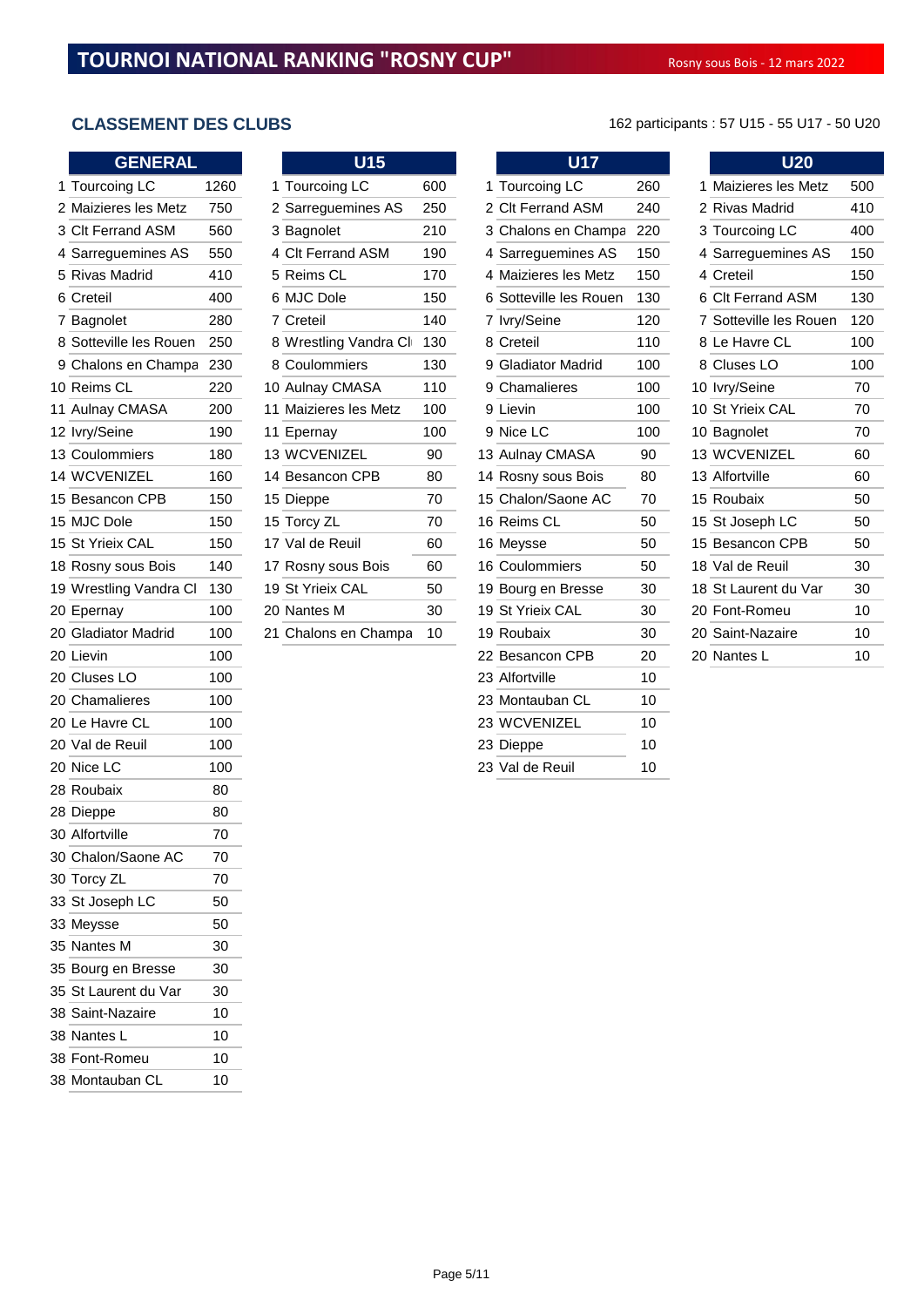| <b>Style</b> | Age | Poids        | <b>CLT</b>     | <b>NOM Prénom</b>                       | <b>Club</b>                  | <b>CR</b>  | Pt Rank |
|--------------|-----|--------------|----------------|-----------------------------------------|------------------------------|------------|---------|
| <b>GRECO</b> | U15 | 38 KG        | 1e             | <b>GALBOURAEV Ibrahim</b>               | Sarreguemines AS             | <b>GES</b> | 100     |
| <b>GRECO</b> | U15 | 38 KG        | 2e             | <b>EZZAKRAOUI Mohamed Amin Reims CL</b> |                              | <b>GES</b> | 70      |
| <b>GRECO</b> | U15 | 38 KG        | 3e             | <b>ITOUMAINE Yanis</b>                  | <b>Tourcoing LC</b>          | <b>HDF</b> | 50      |
| <b>GRECO</b> | U15 | 38 KG        | 4e             | <b>VANLOMBERGEN Louis</b>               | <b>Tourcoing LC</b>          | <b>HDF</b> | 40      |
| <b>GRECO</b> | U15 | <b>44 KG</b> | 1e             | <b>VARAEV Magomed</b>                   | <b>Reims CL</b>              | <b>GES</b> | 100     |
| <b>GRECO</b> | U15 | <b>44 KG</b> | 2e             | <b>BARALLA Fabio</b>                    | <b>Torcy ZL</b>              | <b>BFC</b> | 70      |
| <b>GRECO</b> | U15 | <b>44 KG</b> | 3e             | <b>HASSLI Sacha</b>                     | Sarreguemines AS             | <b>GES</b> | 50      |
| <b>GRECO</b> | U15 | <b>48 KG</b> | 1e             | <b>GUIGOLAEV Gueorgui</b>               | Bagnolet                     | <b>IDF</b> | 100     |
| <b>GRECO</b> | U15 | <b>48 KG</b> | 2e             | <b>KOUAINSO Adam</b>                    | <b>Maizieres les Metz</b>    | <b>GES</b> | 70      |
| <b>GRECO</b> | U15 | 48 KG        | 3e             | <b>LAMBRE Amjad</b>                     | <b>Tourcoing LC</b>          | <b>HDF</b> | 50      |
| <b>GRECO</b> | U15 | <b>48 KG</b> | 4e             | <b>CELIN Roni</b>                       | Creteil                      | <b>IDF</b> | 40      |
| <b>GRECO</b> | U15 | 48 KG        | 5e             | <b>HABBEDDINE Ali</b>                   | <b>Aulnay CMASA</b>          | <b>IDF</b> | 30      |
| <b>GRECO</b> | U15 | <b>52 KG</b> | 1e             | <b>EDDOUH Kyliane</b>                   | Sarreguemines AS             | <b>GES</b> | 100     |
| <b>GRECO</b> | U15 | <b>52 KG</b> | 2e             | <b>TAIMASOV Djabrail</b>                | <b>Bagnolet</b>              | <b>IDF</b> | 70      |
| <b>GRECO</b> | U15 | <b>52 KG</b> | 3e             | <b>BRIKI Shain</b>                      | Creteil                      | <b>IDF</b> | 50      |
| <b>GRECO</b> | U15 | <b>52 KG</b> | 3 <sub>e</sub> | <b>AUVILLE Axel</b>                     | <b>St Yrieix CAL</b>         | <b>NAQ</b> | 50      |
| <b>GRECO</b> | U15 | <b>52 KG</b> | 5e             | <b>DOSKOUEV Akhmed</b>                  | <b>Besancon CPB</b>          | <b>BFC</b> | 30      |
| <b>GRECO</b> | U15 | <b>52 KG</b> | 5e             | <b>MAGOMEDOV Nurutdin</b>               | <b>Nantes M</b>              | <b>PDL</b> | 30      |
| <b>GRECO</b> | U15 | <b>52 KG</b> | 7e             | <b>HAMMANI Sabri</b>                    | <b>Tourcoing LC</b>          | <b>HDF</b> | 10      |
| <b>GRECO</b> | U15 | <b>52 KG</b> | 7e             | <b>HAJJAMI Ibrahim</b>                  | <b>CIt Ferrand ASM</b>       | <b>ARA</b> | 10      |
| <b>GRECO</b> | U15 | <b>52 KG</b> | 9e             | <b>BRIE Etan</b>                        | Chalons en Champagne         | <b>GES</b> | 10      |
| <b>GRECO</b> | U15 | <b>52 KG</b> | 9e             | <b>BELAIDI Mael</b>                     | <b>Tourcoing LC</b>          | <b>HDF</b> | 10      |
| <b>GRECO</b> | U15 | <b>52 KG</b> | 9e             | <b>OUMAROV Mouhamed</b>                 | <b>MJC Dole</b>              | <b>BFC</b> | 10      |
| <b>GRECO</b> | U15 | <b>57 KG</b> | 1e             | <b>GHARBI Bilel</b>                     | Epernay                      | <b>GES</b> | 100     |
| <b>GRECO</b> | U15 | <b>57 KG</b> | 2e             | <b>CHAMANOV Alimkhan</b>                | <b>Clt Ferrand ASM</b>       | <b>ARA</b> | 70      |
| <b>GRECO</b> | U15 | <b>57 KG</b> | 3e             | <b>DAHMANI Ilies</b>                    | <b>Aulnay CMASA</b>          | <b>IDF</b> | 50      |
| <b>GRECO</b> | U15 | <b>57 KG</b> | 3e             | <b>CISTERNINO Lorenzo</b>               | Rosny sous Bois              | <b>IDF</b> | 50      |
| <b>GRECO</b> | U15 | <b>57 KG</b> | 5e             | <b>GUEZI Kais</b>                       | <b>Tourcoing LC</b>          | <b>HDF</b> | 30      |
| <b>GRECO</b> | U15 | <b>57 KG</b> | 5e             | <b>UNUSIAN David</b>                    | <b>Maizieres les Metz</b>    | <b>GES</b> | 30      |
| <b>GRECO</b> | U15 | <b>57 KG</b> | 7e             | <b>KARIMOV Saifoula</b>                 | Bagnolet                     | <b>IDF</b> | 10      |
| <b>GRECO</b> | U15 | <b>57 KG</b> | 7e             | <b>LAKHDARI Djibril</b>                 | <b>WCVENIZEL</b>             | <b>HDF</b> | 10      |
| <b>GRECO</b> | U15 | 62 KG        | 1e             | <b>LAMBRE Rayhan</b>                    | <b>Tourcoing LC</b>          | <b>HDF</b> | 100     |
| <b>GRECO</b> | U15 | 62 KG        | 2e             | <b>LAKHDARI Souleyman</b>               | <b>WCVENIZEL</b>             | <b>HDF</b> | 70      |
| <b>GRECO</b> | U15 | 62 KG        | 3 <sub>e</sub> | <b>BERJAOUI Mohamed</b>                 | Creteil                      | <b>IDF</b> | 50      |
| <b>GRECO</b> | U15 | 62 KG        | 4e             | <b>BOUNAB Isaac</b>                     | <b>Tourcoing LC</b>          | <b>HDF</b> | 40      |
| <b>GRECO</b> | U15 | 62 KG        | 5e             | <b>GASHI Visar</b>                      | Coulommiers                  | <b>IDF</b> | 30      |
| <b>GRECO</b> | U15 | 62 KG        | 5e             | <b>MAGISALU Kened</b>                   | <b>Wrestling Vandra Club</b> | <b>EST</b> | 30      |
| <b>GRECO</b> | U15 | 68 KG        | 1e             | <b>MAGOMADOV Magomed</b>                | MJC Dole                     | <b>BFC</b> | 100     |
| <b>GRECO</b> | U15 | 68 KG        | 2e             | <b>DRIES Mehdi</b>                      | <b>Tourcoing LC</b>          | <b>HDF</b> | 70      |
| <b>GRECO</b> | U15 | 68 KG        | 3e             | <b>RACHDI Bilele</b>                    | <b>Tourcoing LC</b>          | <b>HDF</b> | 50      |
| <b>GRECO</b> | U15 | 68 KG        | 4e             | <b>KHITER Yacine</b>                    | <b>Tourcoing LC</b>          | <b>HDF</b> | 40      |
| <b>GRECO</b> | U15 | 68 KG        | 5e             | <b>MANABRE Yanis</b>                    | <b>Bagnolet</b>              | <b>IDF</b> | 30      |
| <b>GRECO</b> | U15 | 68 KG        | 5e             | <b>IDCZAK Austyn</b>                    | Val de Reuil                 | <b>NOR</b> | 30      |
| <b>GRECO</b> | U15 | 68 KG        | 6e             | <b>DAHBI Ahmed Yassine</b>              | Rosny sous Bois              | <b>IDF</b> | 10      |
| <b>GRECO</b> | U15 | <b>75 KG</b> | 1e             | <b>VALJA Andreas</b>                    | <b>Wrestling Vandra Club</b> | <b>EST</b> | 100     |
| <b>GRECO</b> | U15 | <b>75 KG</b> | 2e             | <b>MAAMATOU Ali</b>                     | <b>CIt Ferrand ASM</b>       | <b>ARA</b> | 70      |
| <b>GRECO</b> | U15 | <b>75 KG</b> | 3e             | <b>BAYBULATOV Alam</b>                  | <b>Besancon CPB</b>          | <b>BFC</b> | 50      |
| <b>GRECO</b> | U15 | <b>75 KG</b> | 4e             | <b>MOUSSAEV Abdou Rachid</b>            | <b>Clt Ferrand ASM</b>       | <b>ARA</b> | 40      |
| <b>GRECO</b> | U15 | <b>75 KG</b> | 5e             | <b>HABBEDDINE Bakhti</b>                | <b>Aulnay CMASA</b>          | <b>IDF</b> | 30      |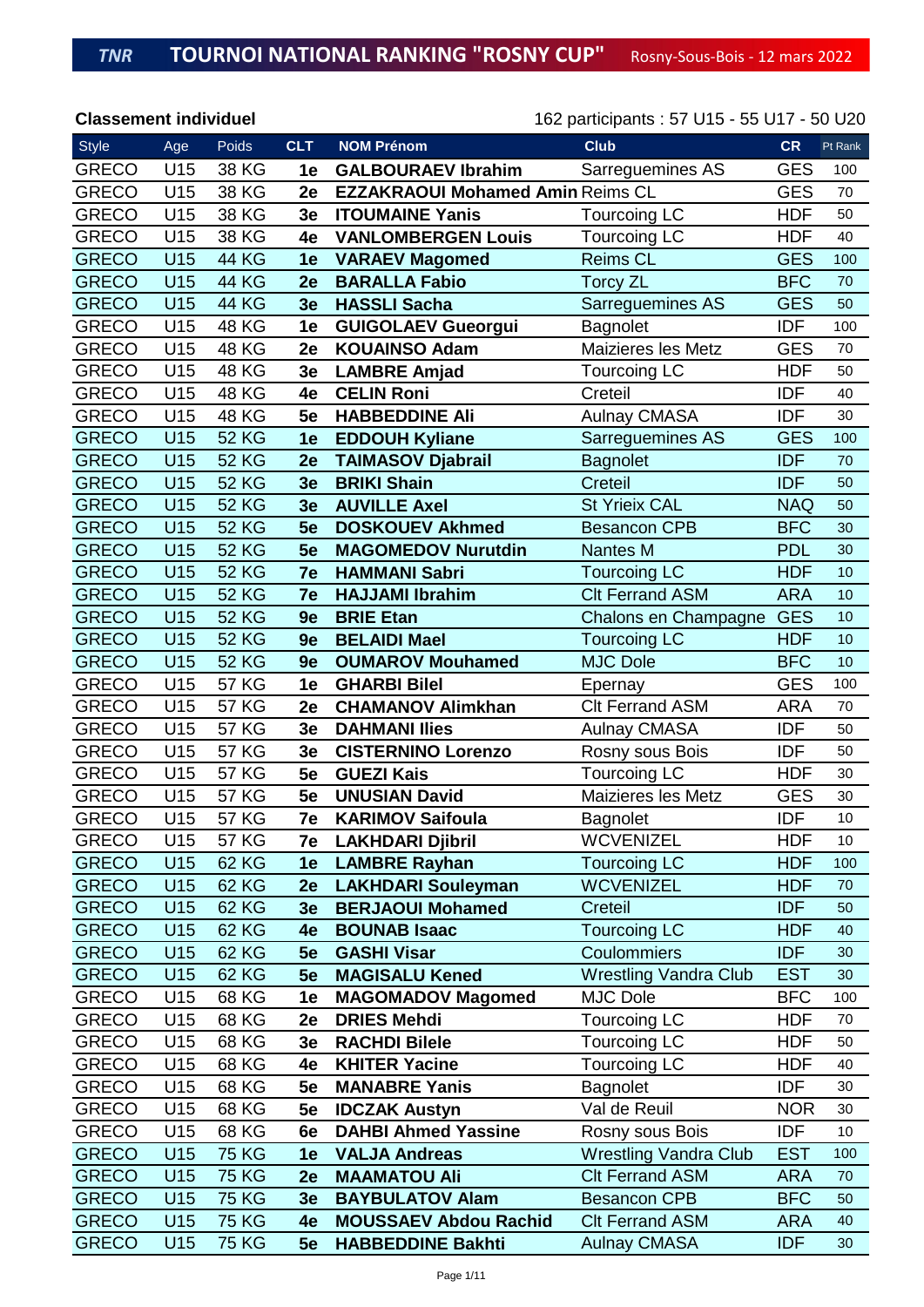| <b>Style</b> | Age        | Poids        | <b>CLT</b>     | <b>NOM Prénom</b>             | <b>Club</b>                 | <b>CR</b>  | Pt Rank |
|--------------|------------|--------------|----------------|-------------------------------|-----------------------------|------------|---------|
| <b>GRECO</b> | U15        | <b>75 KG</b> | 5e             | <b>MANGIN Ylian</b>           | Val de Reuil                | <b>NOR</b> | 30      |
| <b>GRECO</b> | U15        | +75 KG       | 1e             | <b>LAADILI Yanis</b>          | Coulommiers                 | <b>IDF</b> | 100     |
| <b>GRECO</b> | U15        | +75 KG       | 2e             | <b>ARUTUNIAN Haikaram</b>     | Dieppe                      | <b>NOR</b> | 70      |
| <b>GRECO</b> | U15        | +75 KG       | 3e             | <b>SANAA Aissa</b>            | <b>Tourcoing LC</b>         | <b>HDF</b> | 50      |
| <b>GRECO</b> | U15        | +75 KG       | 4e             | <b>EZERBAEV Mouhammad</b>     | <b>MJC Dole</b>             | <b>BFC</b> | 40      |
| <b>GRECO</b> | U15        | +75 KG       | 5e             | <b>TIJANI Hamza</b>           | <b>Tourcoing LC</b>         | <b>HDF</b> | 30      |
| <b>GRECO</b> | U15        | +75 KG       | 5e             | <b>OMARI Selim</b>            | <b>Tourcoing LC</b>         | <b>HDF</b> | 30      |
| <b>GRECO</b> | U15        | +75 KG       | 6e             | <b>POGU Gabriel</b>           | <b>WCVENIZEL</b>            | <b>HDF</b> | 10      |
| <b>GRECO</b> | U17        | <b>48 KG</b> | 1e             | <b>CHEYNOUX Gaspard</b>       | <b>Chamalieres</b>          | <b>ARA</b> | 100     |
| <b>GRECO</b> | U17        | <b>51 KG</b> | 1e             | <b>EGSHATYAN Samvel</b>       | Lievin                      | <b>HDF</b> | 100     |
| <b>GRECO</b> | <b>U17</b> | <b>55 KG</b> | 1e             | <b>ZAOURBEKOV Aslanbek</b>    | Chalons en Champagne        | <b>GES</b> | 100     |
| <b>GRECO</b> | <b>U17</b> | <b>55 KG</b> | 2e             | <b>DENNI Nahel</b>            | <b>Tourcoing LC</b>         | <b>HDF</b> | 70      |
| <b>GRECO</b> | <b>U17</b> | <b>55 KG</b> | 3e             | <b>DAGIROV Islam</b>          | <b>Clt Ferrand ASM</b>      | <b>ARA</b> | 50      |
| <b>GRECO</b> | U17        | <b>55 KG</b> | 4e             | <b>GHEMOUGUI Sohan</b>        | Coulommiers                 | <b>IDF</b> | 40      |
| <b>GRECO</b> | U17        | <b>55 KG</b> | 5e             | <b>CHGOURI Zouheir</b>        | Roubaix                     | <b>HDF</b> | 30      |
| <b>GRECO</b> | <b>U17</b> | <b>55 KG</b> | <b>Disg</b>    | <b>MKRTCHYAN Samvel</b>       | <b>Chalons en Champagne</b> | <b>GES</b> |         |
| <b>GRECO</b> | <b>U17</b> | <b>55 KG</b> | <b>Disg</b>    | <b>DAHMANI Abdallah</b>       | <b>Aulnay CMASA</b>         | <b>IDF</b> |         |
| <b>GRECO</b> | U17        | 60 KG        | 1e             | <b>AINAOUI Iliane</b>         | Creteil                     | <b>IDF</b> | 100     |
| <b>GRECO</b> | U17        | 60 KG        | 2e             | <b>BOLOTBAEV Abdoul-Malik</b> | <b>Clt Ferrand ASM</b>      | <b>ARA</b> | 70      |
| <b>GRECO</b> | U17        | 60 KG        | 3e             | <b>ADILOVSKI Yacine</b>       | <b>Aulnay CMASA</b>         | <b>IDF</b> | 50      |
| <b>GRECO</b> | U17        | 60 KG        | 3e             | <b>TOUATI Mohamed</b>         | Rosny sous Bois             | <b>IDF</b> | 50      |
| <b>GRECO</b> | U17        | 60 KG        | 5e             | <b>HAJJEM Nahim</b>           | Sotteville les Rouen        | <b>NOR</b> | 30      |
| <b>GRECO</b> | U17        | 60 KG        | 5e             | <b>MADAROV Mansour</b>        | Chalons en Champagne        | <b>GES</b> | 30      |
| <b>GRECO</b> | U17        | 60 KG        | 7e             | <b>CHABANE Logman</b>         | <b>Tourcoing LC</b>         | <b>HDF</b> | 10      |
| <b>GRECO</b> | U17        | 60 KG        | 7e             | <b>BIBOULATOV Akram</b>       | Montauban CL                | OCC        | 10      |
| <b>GRECO</b> | U17        | 60 KG        | 9e             | <b>BRIE Aaron</b>             | Chalons en Champagne        | <b>GES</b> | 10      |
| <b>GRECO</b> | U17        | 60 KG        | 9e             | <b>KHATCHOUKAEV Adam</b>      | Tourcoing LC                | <b>HDF</b> | 10      |
| <b>GRECO</b> | U17        | 60 KG        | 9e             | <b>BENSALEM Suleyman</b>      | <b>Tourcoing LC</b>         | <b>HDF</b> | 10      |
| <b>GRECO</b> | U17        | 60 KG        | 9e             | <b>AIT LACHGAR Walid</b>      | Coulommiers                 | <b>IDF</b> | 10      |
| <b>GRECO</b> | U17        | 65 KG        | 1e             | <b>KODAKOV Denis</b>          | <b>Gladiator Madrid</b>     | <b>ESP</b> | 100     |
| <b>GRECO</b> | U17        | <b>65 KG</b> | 2e             | <b>ADAMOV Khamzat</b>         | <b>CIt Ferrand ASM</b>      | <b>ARA</b> | 70      |
| <b>GRECO</b> | U17        | 65 KG        | 3e             | <b>TOURGAEV Ramzan</b>        | <b>CIt Ferrand ASM</b>      | <b>ARA</b> | 50      |
| <b>GRECO</b> | U17        | 65 KG        | 3 <sub>e</sub> | <b>OZDOEV Iznaour</b>         | Sarreguemines AS            | <b>GES</b> | 50      |
| <b>GRECO</b> | U17        | 65 KG        | 5e             | <b>TOUATI Nadhir</b>          | <b>Rosny sous Bois</b>      | <b>IDF</b> | 30      |
| <b>GRECO</b> | U17        | 65 KG        | 5e             | <b>CHFIRI Elias</b>           | Bourg en Bresse             | <b>ARA</b> | 30      |
| <b>GRECO</b> | U17        | 65 KG        | 7e             | <b>DOUBACH Ilian</b>          | <b>Besancon CPB</b>         | <b>BFC</b> | 10      |
| <b>GRECO</b> | U17        | 65 KG        | 7e             | <b>TATOYAN Narek</b>          | Dieppe                      | <b>NOR</b> | 10      |
| <b>GRECO</b> | U17        | 65 KG        | 9e             | <b>FILIPOV Hristo</b>         | <b>Tourcoing LC</b>         | <b>HDF</b> | 10      |
| <b>GRECO</b> | U17        | 65 KG        | 9e             | <b>ELAIRECH Sabri</b>         | <b>Tourcoing LC</b>         | <b>HDF</b> | 10      |
| <b>GRECO</b> | U17        | 71 KG        | 1e             | <b>KOUAINSO Achraf</b>        | Maizieres les Metz          | <b>GES</b> | 100     |
| <b>GRECO</b> | U17        | <b>71 KG</b> | 2e             | <b>YOUSSOUPOV Apti</b>        | Chalon/Saone AC             | <b>BFC</b> | 70      |
| <b>GRECO</b> | U17        | <b>71 KG</b> | 3e             | <b>ABDELLAOUI Mohamed</b>     | <b>Reims CL</b>             | <b>GES</b> | 50      |
| <b>GRECO</b> | U17        | <b>71 KG</b> | 3e             | <b>KHERBOUCHE Kassim</b>      | Ivry/Seine                  | <b>IDF</b> | 50      |
| <b>GRECO</b> | U17        | 71 KG        | 5e             | <b>SOULIMANI Mohamed</b>      | <b>Aulnay CMASA</b>         | <b>IDF</b> | 30      |
| <b>GRECO</b> | U17        | 71 KG        | 5e             | <b>BARKI Lougmane</b>         | <b>Tourcoing LC</b>         | <b>HDF</b> | 30      |
| <b>GRECO</b> | U17        | <b>71 KG</b> | 7e             | <b>SANTOU Shemsi</b>          | <b>Besancon CPB</b>         | <b>BFC</b> | 10      |
| <b>GRECO</b> | U17        | <b>71 KG</b> | 7e             | <b>IDIGOV Islam</b>           | Val de Reuil                | <b>NOR</b> | 10      |
| <b>GRECO</b> | U17        | 71 KG        | 9e             | <b>HANGARD Alexandre</b>      | Creteil                     | <b>IDF</b> | 10      |
| <b>GRECO</b> | U17        | <b>71 KG</b> | 9e             | <b>BOYARSKI Daniel</b>        | Alfortville                 | <b>IDF</b> | 10      |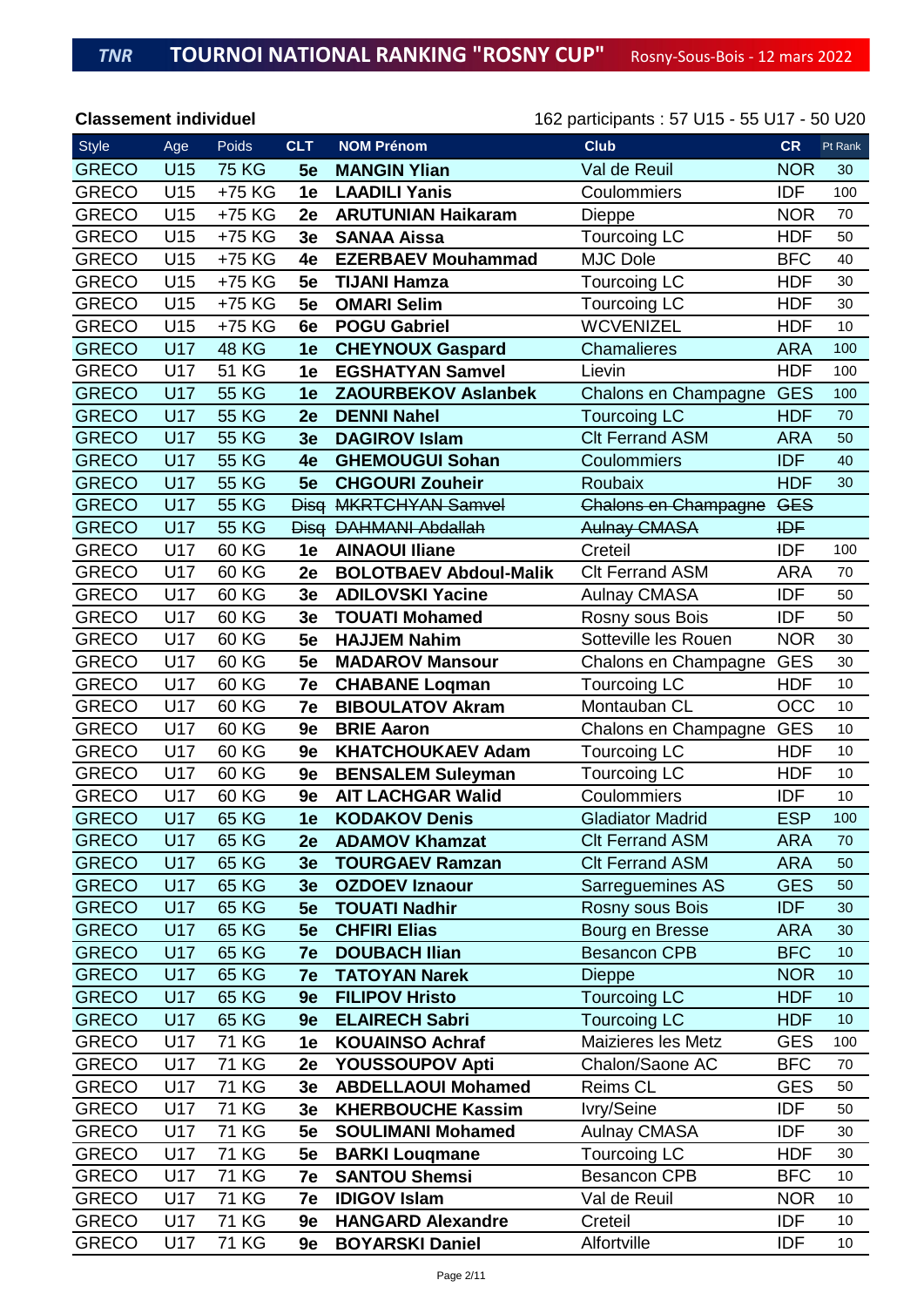| <b>Style</b> | Age             | Poids        | <b>CLT</b>     | <b>NOM Prénom</b>            | <b>Club</b>               | <b>CR</b>  | Pt Rank |
|--------------|-----------------|--------------|----------------|------------------------------|---------------------------|------------|---------|
| <b>GRECO</b> | U17             | <b>80 KG</b> | 1e             | <b>SARGSYAN Haik</b>         | Nice LC                   | <b>PAC</b> | 100     |
| <b>GRECO</b> | <b>U17</b>      | <b>80 KG</b> | 2e             | <b>KHERBOUCHE Souleymane</b> | Ivry/Seine                | <b>IDF</b> | 70      |
| <b>GRECO</b> | U17             | <b>80 KG</b> | 3e             | <b>GATAGAJEV Askhab</b>      | <b>Maizieres les Metz</b> | <b>GES</b> | 50      |
| <b>GRECO</b> | <b>U17</b>      | <b>80 KG</b> | 3e             | <b>GIACOMAZZI Arthur</b>     | <b>Meysse</b>             | <b>ARA</b> | 50      |
| <b>GRECO</b> | <b>U17</b>      | <b>80 KG</b> | 5e             | <b>KABAYEL Enes</b>          | Sarreguemines AS          | <b>GES</b> | 30      |
| <b>GRECO</b> | <b>U17</b>      | <b>80 KG</b> | 5e             | <b>REGAUDIE Emmanuel</b>     | <b>St Yrieix CAL</b>      | <b>NAQ</b> | 30      |
| <b>GRECO</b> | <b>U17</b>      | <b>80 KG</b> | 7e             | <b>NEKAZ Ayoub</b>           | Chalons en Champagne      | <b>GES</b> | 10      |
| <b>GRECO</b> | U17             | <b>80 KG</b> | 7e             | <b>MASIA Alessandro</b>      | <b>Tourcoing LC</b>       | <b>HDF</b> | 10      |
| <b>GRECO</b> | <b>U17</b>      | <b>80 KG</b> | 9e             | <b>BELDI Adame</b>           | <b>Aulnay CMASA</b>       | <b>IDF</b> | 10      |
| <b>GRECO</b> | <b>U17</b>      | <b>80 KG</b> | 9e             | <b>AZZOUZI Hamza</b>         | <b>WCVENIZEL</b>          | <b>HDF</b> | 10      |
| <b>GRECO</b> | U17             | 92 KG        | 1e             | <b>EL MOUMNI Ismail</b>      | Sotteville les Rouen      | <b>NOR</b> | 100     |
| <b>GRECO</b> | U17             | 92 KG        | 2e             | <b>LO GRASSO Allan</b>       | Sarreguemines AS          | <b>GES</b> | 70      |
| <b>GRECO</b> | U17             | +92 KG       | 1e             | <b>DERBALI Ismael</b>        | <b>Tourcoing LC</b>       | <b>HDF</b> | 100     |
| <b>GRECO</b> | <b>U17</b>      | +92 KG       | 2e             | <b>EL HAMEL Anyss</b>        | Chalons en Champagne      | <b>GES</b> | 70      |
| <b>GRECO</b> | U20             | 55 KG        | 1e             | <b>NURBEK UULU Atay</b>      | <b>Maizieres les Metz</b> | <b>GES</b> | 100     |
| <b>GRECO</b> | U20             | 55 KG        | 2e             | <b>CASTANO James</b>         | <b>Rivas Madrid</b>       | <b>ESP</b> | 70      |
| <b>GRECO</b> | U20             | 55 KG        | 3e             | <b>BOUCHOUKH Abdel-Malak</b> | Sotteville les Rouen      | <b>NOR</b> | 50      |
| <b>GRECO</b> | U20             | 60 KG        | 1e             | <b>FOUACHE Aywil</b>         | Le Havre CL               | <b>NOR</b> | 100     |
| <b>GRECO</b> | U20             | 60 KG        | 2e             | <b>CHAMBINAUD Gildas</b>     | Creteil                   | <b>IDF</b> | 70      |
| <b>GRECO</b> | U20             | 60 KG        | 3 <sub>e</sub> | <b>HARTER Thomas</b>         | Sarreguemines AS          | <b>GES</b> | 50      |
| <b>GRECO</b> | U20             | <b>60 KG</b> | 4e             | <b>BABAJANYAN Harutyun</b>   | <b>Bagnolet</b>           | <b>IDF</b> | 40      |
| <b>GRECO</b> | U20             | <b>60 KG</b> | 5e             | <b>MONTEIRO Alexis</b>       | <b>Clt Ferrand ASM</b>    | <b>ARA</b> | 30      |
| <b>GRECO</b> | U20             | 60 KG        | 5e             | <b>VINET Orian</b>           | St Laurent du Var         | <b>PAC</b> | 30      |
| <b>GRECO</b> | U20             | 63 KG        | 1e             | <b>CHAMANOV Amerkhan</b>     | <b>CIt Ferrand ASM</b>    | <b>ARA</b> | 100     |
| <b>GRECO</b> | U20             | 63 KG        | 2e             | <b>GRANVILLE Mehdi</b>       | Ivry/Seine                | <b>IDF</b> | 70      |
| <b>GRECO</b> | U20             | 63 KG        | 3e             | <b>LAKHDARI Ilyas</b>        | <b>WCVENIZEL</b>          | <b>HDF</b> | 50      |
| <b>GRECO</b> | U20             | 63 KG        | 4e             | <b>HERRERA Moises</b>        | <b>Rivas Madrid</b>       | <b>ESP</b> | 40      |
| <b>GRECO</b> | U20             | 63 KG        | 5e             | <b>LE MEE Mathis</b>         | Val de Reuil              | <b>NOR</b> | 30      |
| <b>GRECO</b> | U20             | <b>67 KG</b> | 1e             | <b>NIFRI Yanis</b>           | Sarreguemines AS          | <b>GES</b> | 100     |
| <b>GRECO</b> | U20             | <b>67 KG</b> | 2e             | <b>CAMPOS Daniel</b>         | <b>Rivas Madrid</b>       | <b>ESP</b> | 70      |
| <b>GRECO</b> | U20             | <b>67 KG</b> | 3e             | <b>GATAGAYEV Magomed</b>     | Maizieres les Metz        | <b>GES</b> | 50      |
| <b>GRECO</b> | U20             | <b>67 KG</b> | 3e             | <b>ADISSON Albert</b>        | <b>Besancon CPB</b>       | <b>BFC</b> | 50      |
| <b>GRECO</b> | U <sub>20</sub> | <b>67 KG</b> | 5e             | <b>HAIDARI Jebran</b>        | <b>Bagnolet</b>           | <b>IDF</b> | 30      |
| <b>GRECO</b> | U20             | <b>67 KG</b> | 5e             | <b>HANGARD Antoine</b>       | Creteil                   | <b>IDF</b> | 30      |
| <b>GRECO</b> | U20             | <b>67 KG</b> | 7e             | <b>LAKHDARI Yasin</b>        | <b>WCVENIZEL</b>          | <b>HDF</b> | 10      |
| <b>GRECO</b> | U20             | <b>67 KG</b> | 7e             | <b>MINASIAN Valeri</b>       | Nantes L                  | <b>PDL</b> | 10      |
| <b>GRECO</b> | U20             | <b>67 KG</b> | 9e             | <b>BELEBRA Abdelmadjid</b>   | <b>Tourcoing LC</b>       | <b>HDF</b> | 10      |
| <b>GRECO</b> | U20             | <b>67 KG</b> | 9e             | <b>AOUINA Maidin</b>         | Roubaix                   | <b>HDF</b> | 10      |
| <b>GRECO</b> | U20             | <b>67 KG</b> | 9e             | <b>LESADE Raphael</b>        | Font-Romeu                | <b>OCC</b> | 10      |
| <b>GRECO</b> | U20             | <b>72 KG</b> | 1e             | <b>DE LUCA Anthony</b>       | Maizieres les Metz        | <b>GES</b> | 100     |
| <b>GRECO</b> | U20             | <b>72 KG</b> | 2e             | <b>AUVILLE Simon</b>         | <b>St Yrieix CAL</b>      | <b>NAQ</b> | 70      |
| <b>GRECO</b> | U20             | <b>72 KG</b> | 3e             | <b>LEBON-GANGATE Medhi</b>   | St Joseph LC              | <b>REU</b> | 50      |
| <b>GRECO</b> | U20             | <b>72 KG</b> | 4e             | <b>ESSALHI Sofiane</b>       | Roubaix                   | <b>HDF</b> | 40      |
| <b>GRECO</b> | U20             | <b>72 KG</b> | 5e             | <b>LARA Santiago</b>         | <b>Rivas Madrid</b>       | <b>ESP</b> | 30      |
| <b>GRECO</b> | U20             | <b>72 KG</b> | 5e             | <b>BALICOT DIAS Loann</b>    | Alfortville               | <b>IDF</b> | 30      |
| <b>GRECO</b> | U20             | <b>77 KG</b> | 1e             | <b>BELAIDI Yanis</b>         | <b>Tourcoing LC</b>       | <b>HDF</b> | 100     |
| <b>GRECO</b> | U20             | <b>77 KG</b> | 2e             | <b>KHATCHOUKAEV Ibragim</b>  | <b>Tourcoing LC</b>       | <b>HDF</b> | 70      |
| <b>GRECO</b> | U20             | <b>77 KG</b> | 3e             | <b>TESO Jose</b>             | <b>Rivas Madrid</b>       | <b>ESP</b> | 50      |
| <b>GRECO</b> | U20             | <b>77 KG</b> | 4e             | <b>RODRIGUEZ Jesus</b>       | <b>Rivas Madrid</b>       | <b>ESP</b> | 40      |